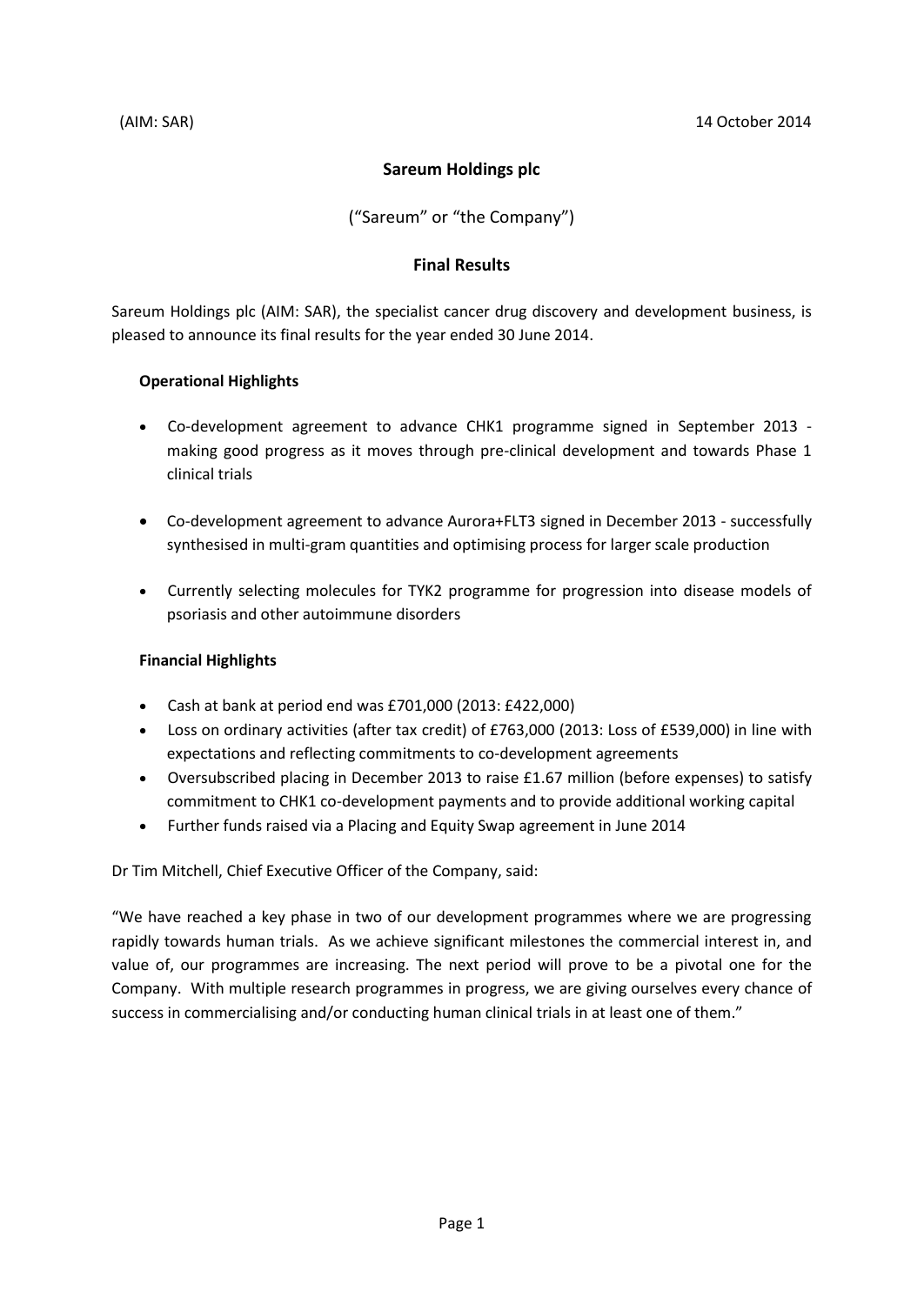# **Enquiries:**

| <b>Sareum Holdings plc</b>                                                                                                 |                      |
|----------------------------------------------------------------------------------------------------------------------------|----------------------|
| Tim Mitchell                                                                                                               | 01223 497 700        |
| <b>Sanlam Securities UK Limited (NOMAD)</b>                                                                                |                      |
| Simon Clements / James Thomas                                                                                              | 020 7628 2200        |
| <b>Hybridan LLP (Broker)</b>                                                                                               |                      |
| Claire Noyce / William Lynne                                                                                               | 0203 713 4581 / 4582 |
| The Communications Portfolio (Media enquiries)<br><b>Ariane Comstive</b><br>ariane.comstive@communications-portfolio.co.uk | +44 (0) 20 7536 2028 |
|                                                                                                                            |                      |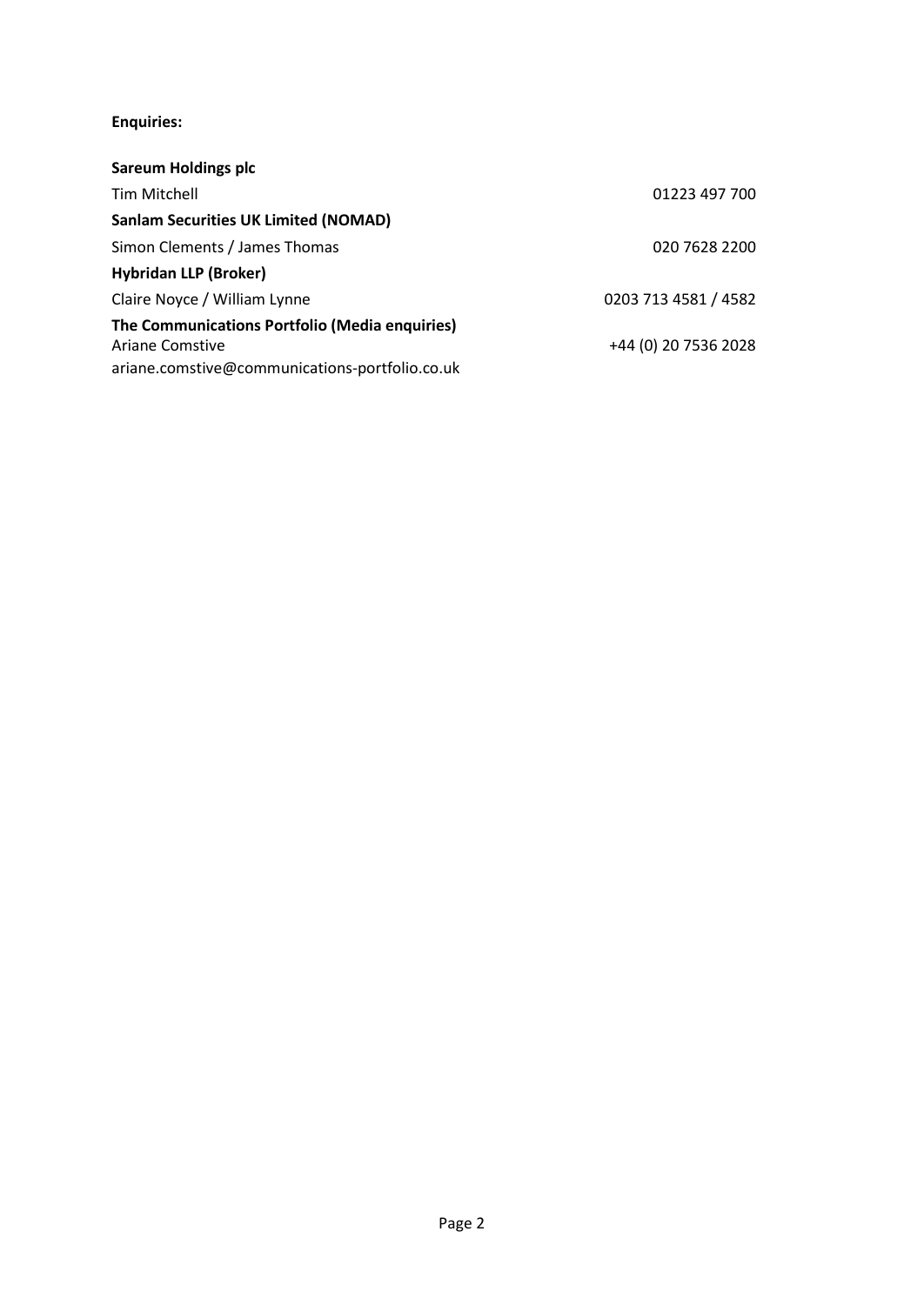## **Chairman and CEO's Statement**

Our strategy, as outlined in February 2013, is to advance our drug discovery pipeline programmes so that they can be commercialised at stages that realise their optimum value. This is being borne out through the securing of co-development agreements for our three lead programmes. These codevelopment agreements are providing programme funding, expertise and geographical spread whilst reducing the risk to the Company of a programme failure by enabling us to pursue multiple programmes.

The first co-development agreement for our autoimmune and inflammatory disorders programme, TYK2, was signed in April 2013 with SRI International ("SRI"). This was followed, in September 2013, by a second co-development agreement to advance our Checkpoint Kinase 1 (CHK1) inhibitor candidate with Cancer Research Technology Pioneer Fund ("CPF") and London Stock Exchange listed investment company, BACIT Ltd ("BACIT"). A third co-development agreement was concluded with central China-based Hebei Medical University Biomedical Engineering Center ("HMUBEC") in December 2013 for our Aurora+FLT3 programme, targeting blood cancers such as Acute Myeloid Leukaemia ("AML").

The Company ended the year with net assets of £1.72 million (2013: £439,000) of which £701,000 (2013: £422,000) comprised of cash at bank. As well as the higher cash balance, the increase in net assets reflects investment in the CHK1 co-development partnership and the cash that is expected to be received from the Equity Swap agreement announced in June 2014.

The loss after taxation for the year was £763,000 (2013: loss of £539,000). The year-on-year increase arises from associated professional fees resulting from the co-development agreements that were signed in 2013 and additional research funding required by our programmes as they reach more advanced stages of development.

In December 2013, the Company raised £1.67 million, before expenses, in an oversubscribed placing. The funds were, in part, raised in order to satisfy Sareum's commitment to the co-development partnership for the CHK1 kinase programme. This amounted to £797,500 and was paid in February 2014. The funds have also provided additional working capital and facilitated the development of other drug discovery and development programmes.

In June 2014, the Company raised further funds via a Placing and Equity Swap agreement. The Company expects to receive up to £550,000 but this is subject to adjustment, depending on the performance of the Company's shares. These funds provide additional working capital and research funding, particularly for our TYK2 autoimmune disease programme.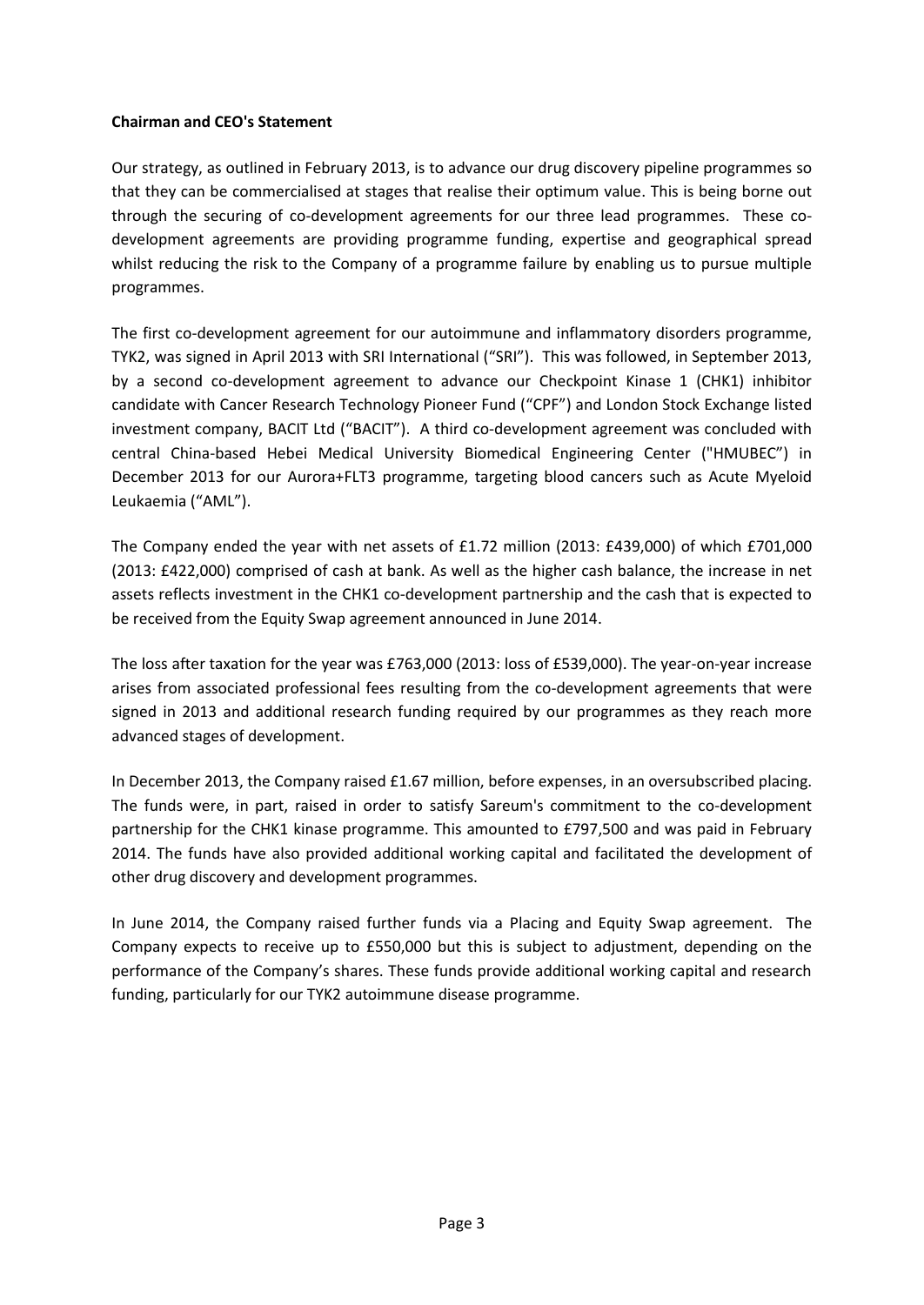## **Research Update - advanced programmes**

## *Checkpoint Kinase 1 (CHK1)*

Our co-development agreement to advance the Checkpoint Kinase 1 (CHK1) inhibitor with CPF and BACIT, is making good progress as it moves through pre-clinical development and towards Phase 1 clinical trials.

Since finalising the co-development agreement in September 2013, research has focused on addressing the key issues of chemistry and toxicology. The development candidate has to be synthesised on a large enough scale to allow for the toxicology evaluation, and to progress to human Phase 1 trials. This synthetic process needs to be reliable, reproducible and cost effective, and to consistently generate high-purity compound with a known and acceptable contaminant profile.

It is necessary to develop the most appropriate formulation for our drug candidate. These studies seek to determine the optimal salt form and polymorph (crystal form) of the molecule, and how it can best be blended with inactive ingredients to create a tablet or capsule with the best overall range of properties, including consistent oral bioavailability and stability (shelf life).

A crucial component of pre-clinical development is the evaluation of the toxicological effects of the drug candidate. These studies seek to predict whether we can expect to be able to deliver a therapeutically useful quantity of our development candidate to patients, with an acceptable sideeffects profile. Most importantly, the studies allow us to determine the starting dose for our first in human trials.

Additionally, the project partnership is funding research to develop a robust biomarker strategy for the programme. Several biomarkers are being sought which will enable the determination that the molecule is interacting with the CHK1 target and is having the expected biological effects, at both cellular and molecular levels, upon any administration to patients in clinical trials.

As research progresses, further preclinical studies are underway to explore which cancer types may be more responsive to our candidate drug, either in combination with current chemotherapeutics, or when used as a single-agent. To date, lead series CHK1 inhibitors have shown potent efficacy in disease models of colon cancer and lung cancer in combination with other chemotherapies, in head and neck cancers in combination with radiotherapy, as well as neuroblastoma, AML and lymphoma when administered as a single agent.

The Company's financial commitment for the programme for the year ended 30 June 2015 is a potential further £797,500, depending on the progress made towards initiating first in human Phase 1 trials.

Providing all research milestones are achieved within the current planned timetable, it is hoped that a clinical trials application will be filed within the next twelve months. The primary aim of the codevelopment partnership is to secure a licence deal when clinical data are available. However, as the programme progresses, commercialisation opportunities will be explored and an opportunity to licence at an earlier stage may be accepted if the terms are considered favourable. These licence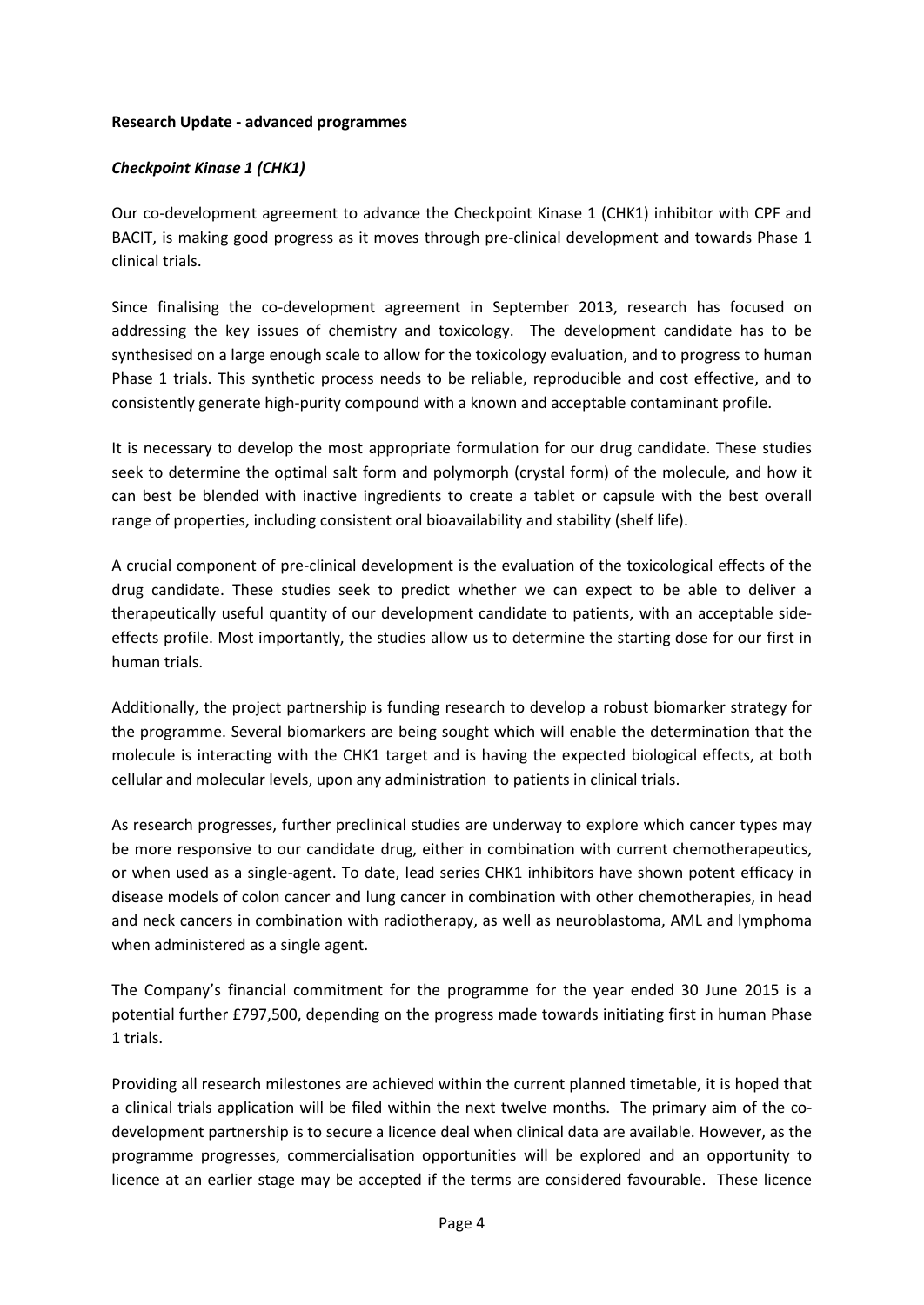deals typically take the form of a substantial up-front payment followed by success milestone and sales royalty payments.

# *Aurora+FLT3*

This is our second programme to formally enter pre-clinical development. We are generating the data required for clinical trials applications, which we expect to be substantially completed during 2015.

In December 2013, we signed a co-development agreement with HMUBEC. The agreement provides Sareum with access to manufacturing capabilities and well-established sales distribution channels in Greater China (being the People's Republic of China, the special administrative regions of Hong Kong, Macau and the Republic of China (Taiwan)). HMUBEC is funding the pre-clinical studies and has the right to carry out clinical studies and sales marketing within Greater China. In return, Sareum will exclusively receive any data generated by HMUBEC in order to facilitate its own development and commercialisation activities throughout the rest of the world.

As with our CHK1 programme, Sareum and HMUBEC are working on this project with contract research organisations possessing the most appropriate blend of skills and expertise to deliver the required chemistry, formulation, toxicology and regulatory work packages required to file Clinical Trial Applications in China and other territories e.g. UK, US and Europe.

Our development candidate has been synthesised in gram-scale quantities and we are now gearing up to optimise the process suitable for the larger scale production necessary for Phase 1.

Whilst we envisage delivering our development candidate initially via the intravenous (IV) route, we have begun formulation studies to deliver the same molecule via the oral route.

Alongside these pre-clinical development activities, we have been conducting further basic research. We have begun investigating different dosing schedules and levels for our development candidate, and investigating its potential in combination with existing standard of care chemotherapeutics in leukaemia models. Results from these experiments will feed into development of our clinical strategy.

As research progresses, we continue to explore potential commercial opportunities outside Greater China.

# *TYK2*

Our autoimmune and inflammatory disorders programme, with co-development partners SRI International, has focused on developing a series of orally bioavailable inhibitors of TYK2, a member of the Janus kinase ("JAK") family of kinases. SRI and Sareum have been working to complete the lead optimisation phase of discovery prior to moving into formal preclinical studies.

During the course of the lead optimisation research we have discovered a molecule, SAR-20347, which potently inhibits TYK2 and, additionally, the related kinase JAK1. This particular combination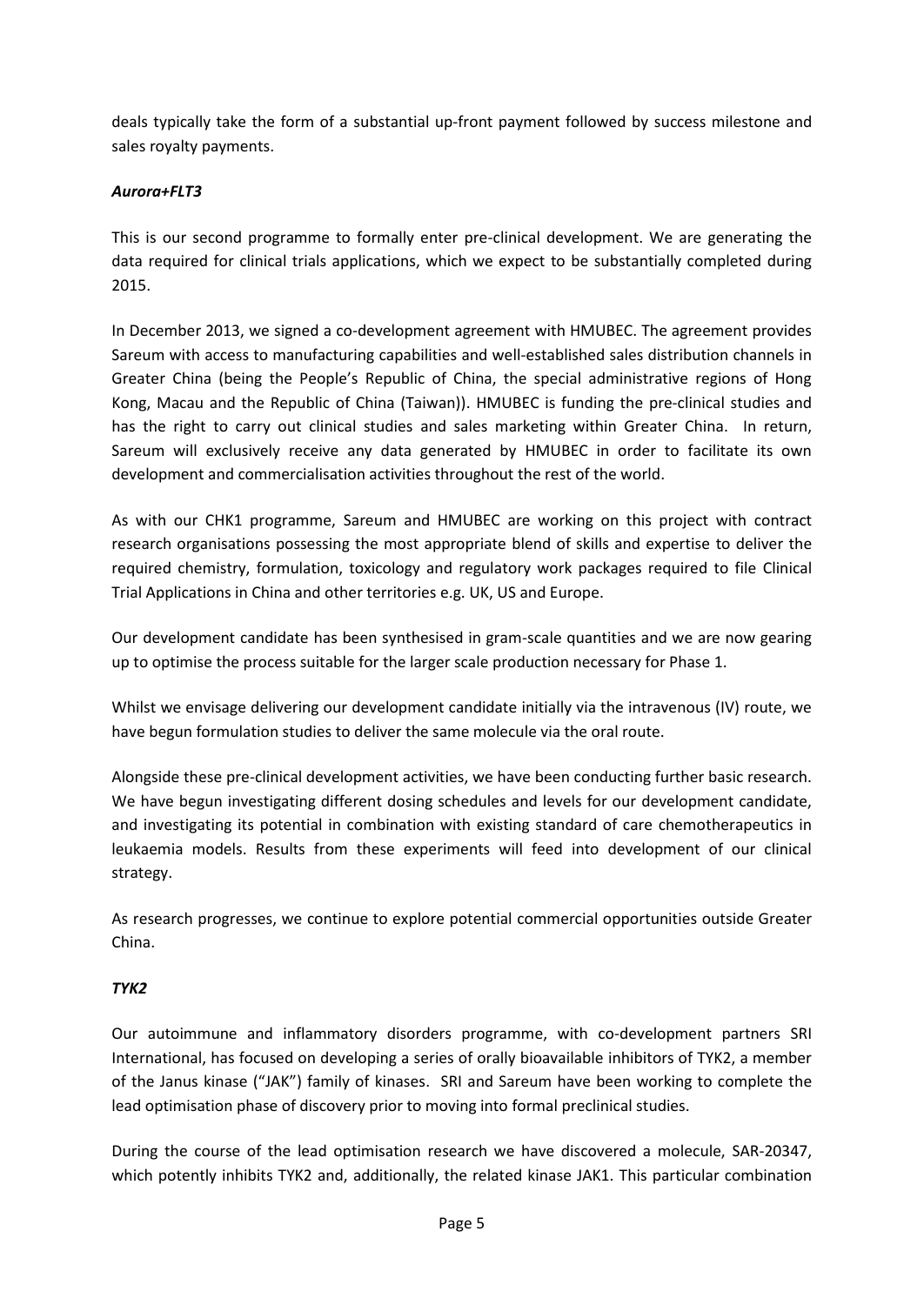of activities leads to a striking decrease in disease symptoms in one of the standard pre-clinical disease models for psoriasis. Our colleagues at SRI demonstrated how the molecule, dosed via the oral route, reduced the levels of proinflammatory cytokines (signalling molecules) in the skin, believed to be responsible for disease pathology. This research was the subject of a presentation at the Federation of Clinical Immunology Societies conference in June 2014, and was published in the peer-reviewed *Journal of Immunology* in October.

Seeking to build on the insights gained from this research, we are synthesising new molecules related to SAR-20347 with improved potency and other properties. We continue to use a "rapid efficacy model" measuring the extent by which compounds reduce levels of the key cytokine, IFNg, to select molecules for progression into the more resource intensive psoriasis disease model. We intend to progress active compounds into other disease models of inflammatory bowel disease, multiple sclerosis and rheumatoid arthritis.

While these activities take place we have also been seeking a commercial partner to sponsor the ongoing research with a view to licensing the programme at a later stage of development.

# *Other programmes*

The exploration into our Fatty Acid Synthase (FASN) research programme, which received a £150,000 grant from the Technology Strategy Board to match Sareum's £50,000, is not currently being pursued. Although programme compounds have demonstrated promising efficacy in models of breast and colon cancer, significant hurdles to further development need to be overcome. We believe investment in our more advanced programmes is more important at this time.

For our VEGFR-3 kinase programme, we are currently seeking grant funding or a development partner. VEGFR-3 kinase is often over-expressed in many different types of cancer including lung, gastric and prostate. We have a lead series of compounds that demonstrate potent inhibition of lymph cell growth by selectively inhibiting VEGFR-3. Lymph vessels are known to be a major route of metastasis, therefore inhibitors of VEGFR-3 have the potential to reduce, delay or inhibit the spread of cancer throughout the body.

We continue to use our Sareum Kinase Inhibitor Library (SKIL) platform to derive compounds for new research programmes alongside looking to in-license assets, either in oncology or other therapeutic areas, where our expertise could be used to accelerate development.

# **Outlook**

Sareum has reached a critical stage in its development where late preclinical research is relatively expensive but the funding required can be challenging to source. We have addressed this by increasing research capacity whilst reducing costs through co-development agreements. This is in line with our strategic view of pursuing multiple programmes rather than focus our resources on a single one. This approach, we believe, increases the likelihood of commercialising one or more programmes successfully.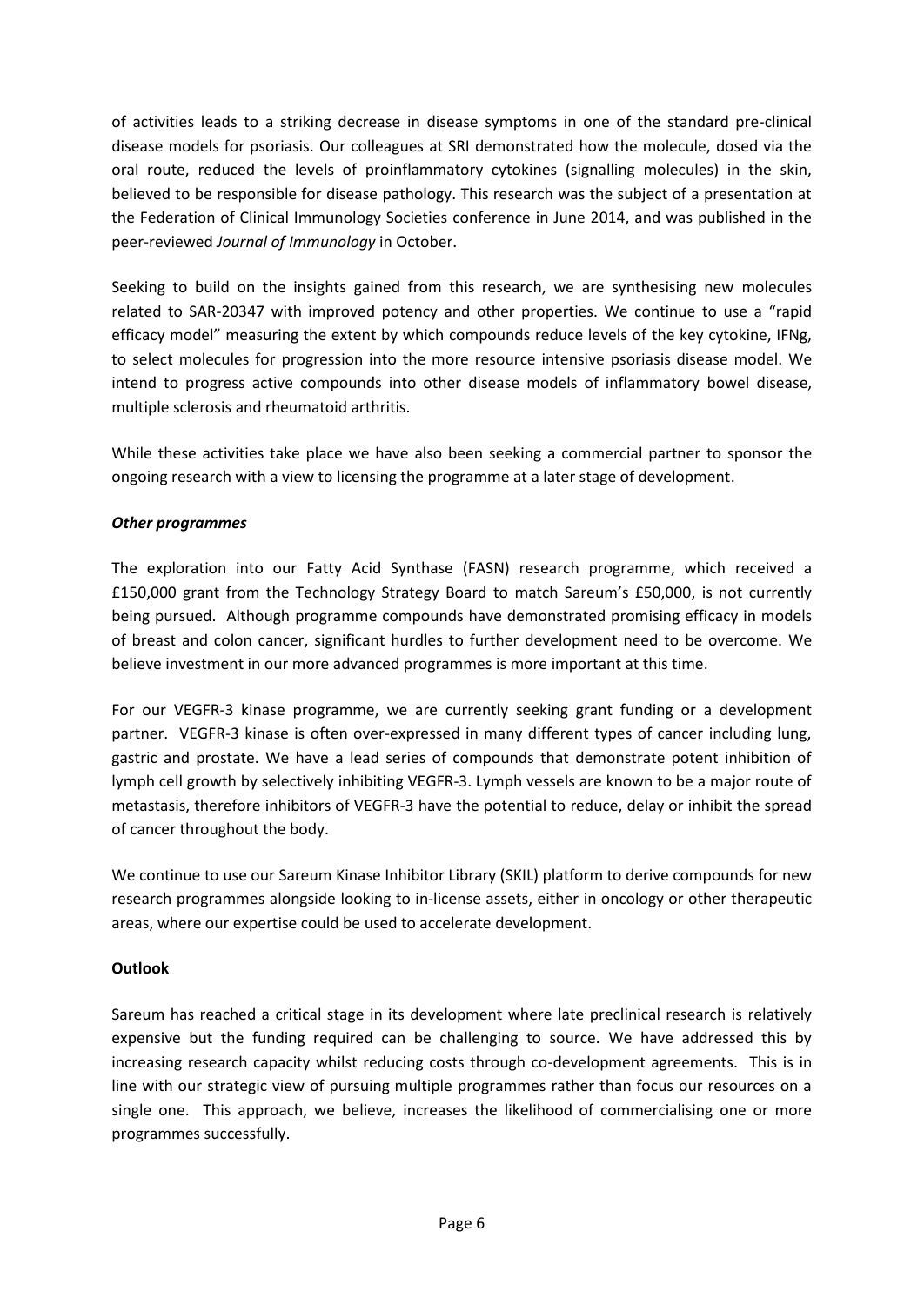Higher value licensing and funding agreements are typically available at later stages of development, once much of the initial development risk has been removed. A licence deal with one or more of our research programmes would, in the Board's opinion, transform the Company and would allow it to deliver on its goal of delivering clinical-stage research programmes.

In the meantime, we continue to seek further development opportunities either from our SKIL platform or from outside the Company.

**Dr Paul Harper Dr Tim Mitchell** 

**Chairman Chief Executive Officer**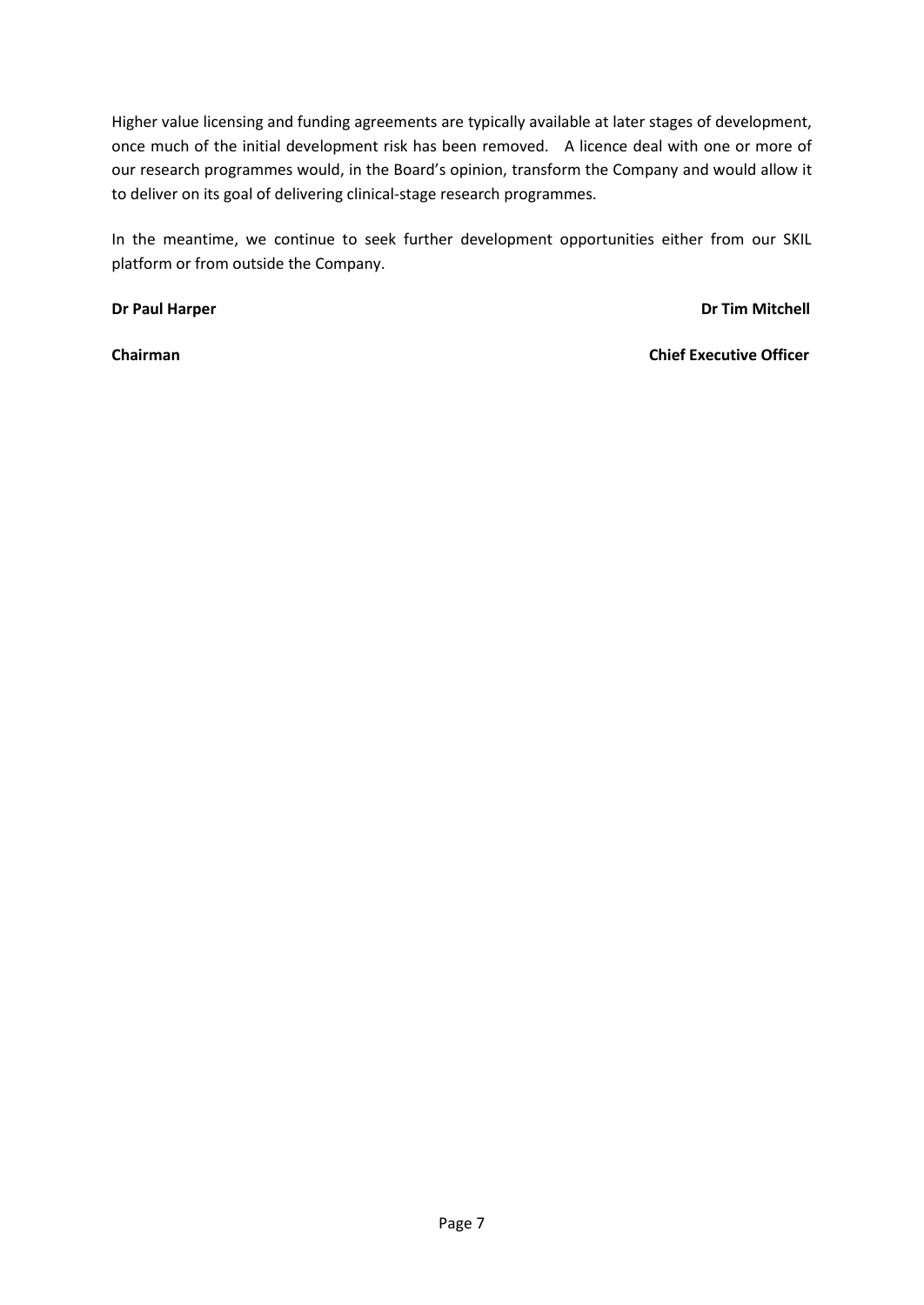# **Consolidated Income Statement for the year ended 30 June 2014**

|                                                      |              | 2014       | 2013       |
|------------------------------------------------------|--------------|------------|------------|
|                                                      | <b>Notes</b> | £          | £          |
| <b>CONTINUING OPERATIONS</b><br>Revenue              |              |            |            |
| Other operating income                               |              | 149,960    |            |
| Administrative expenses                              |              | (991, 600) | (606, 134) |
| <b>OPERATING LOSS</b>                                |              | (841, 640) | (606, 134) |
| Finance income                                       |              | 4,515      | 3,332      |
| <b>LOSS BEFORE INCOME TAX</b>                        | 3            | (837, 125) | (602, 802) |
| Income tax                                           | 4            | 74,252     | 63,671     |
| <b>LOSS FOR THE YEAR</b>                             |              | (762, 873) | (539, 131) |
| <b>OTHER COMPREHENSIVE INCOME</b>                    |              |            |            |
| <b>TOTAL COMPREHENSIVE EXPENSE FOR</b>               |              |            |            |
| <b>THE YEAR</b>                                      |              | (762, 873) |            |
| Loss attributable to:                                |              |            |            |
| Owners of the parent                                 |              | (762, 873) | (539, 131) |
| Total comprehensive income                           |              |            |            |
| attributable to:                                     |              |            |            |
| Owners of the parent                                 |              | (762, 873) | (539, 131) |
| Loss per share expressed                             |              |            |            |
| in pence per share:                                  | 5            |            |            |
| Basic and diluted loss from continuing<br>operations |              | (0.05)p    | (0.04)p    |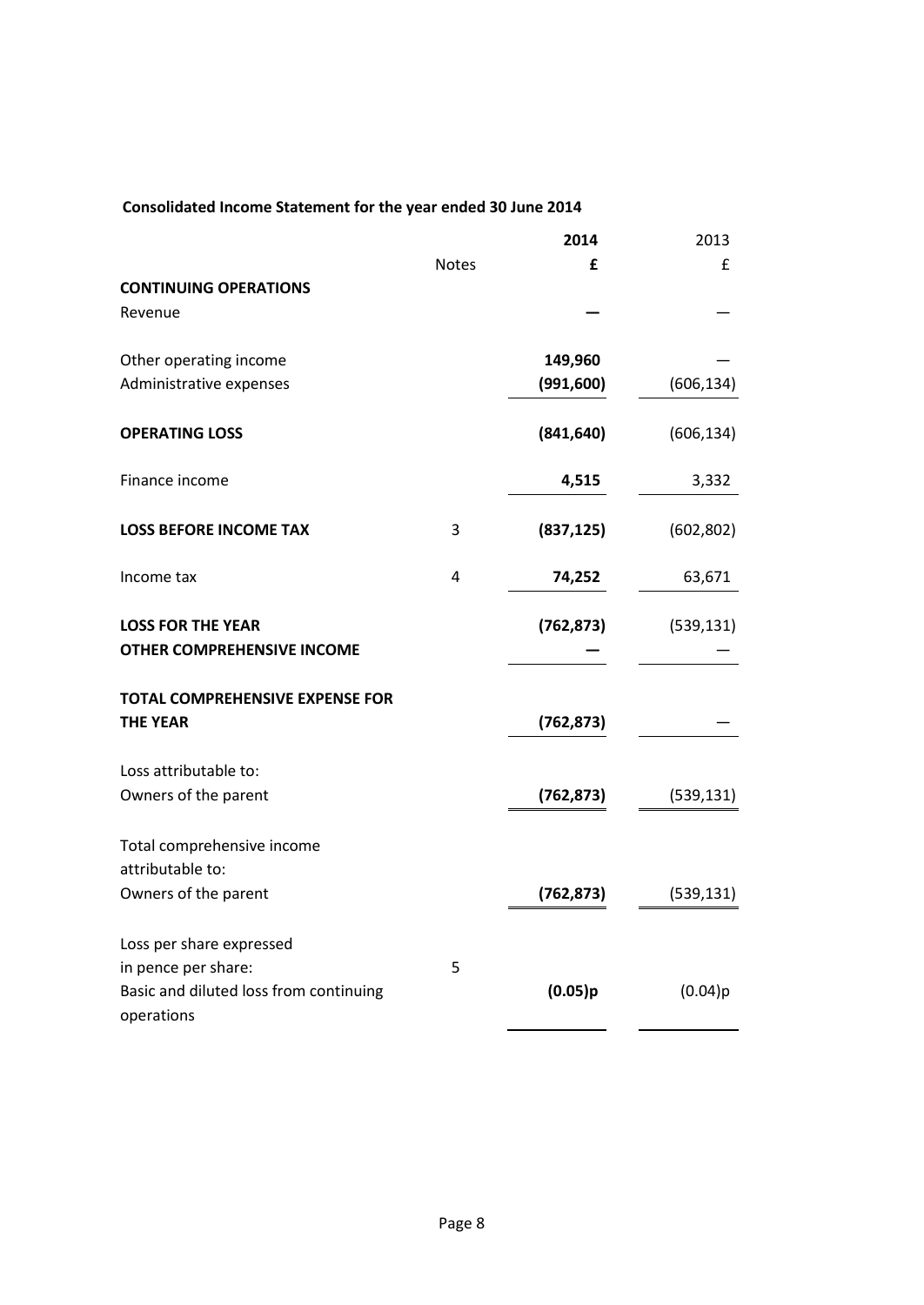# **Consolidated Balance Sheet as at 30 June 2014**

|                                  |              | 2014        | 2013        |
|----------------------------------|--------------|-------------|-------------|
|                                  | <b>Notes</b> | £           | £           |
| <b>ASSETS</b>                    |              |             |             |
| <b>NON-CURRENT ASSETS</b>        |              |             |             |
| Intangible assets                |              |             |             |
| Property, plant and equipment    |              | 4,852       |             |
| Investments                      |              | 706,796     |             |
|                                  |              | 711,648     |             |
| <b>CURRENT ASSETS</b>            |              |             |             |
| Trade and other receivables      |              | 99,783      | 41,828      |
| Tax receivable                   |              | 76,234      | 55,585      |
| Investments                      |              | 200,000     |             |
| Cash and cash equivalents        | 6            | 700,618     | 421,611     |
|                                  |              | 1,076,635   | 519,024     |
| <b>LIABILITIES</b>               |              |             |             |
| <b>CURRENT LIABILITIES</b>       |              |             |             |
| Trade and other payables         |              | 65,810      | 79,922      |
| <b>NET CURRENT ASSETS</b>        |              | 1,010,825   | 439,102     |
| <b>NET ASSETS</b>                |              | 1,722,473   | 439,102     |
| <b>SHAREHOLDERS' EQUITY</b>      |              |             |             |
| Called up share capital          |              | 477,509     | 380,384     |
| Share premium                    |              | 9,549,595   | 7,611,588   |
| Share-based compensation reserve |              | 64,976      | 53,864      |
| Merger reserve                   |              | 27          | 27          |
| Retained earnings                |              | (8,369,634) | (7,606,761) |
| <b>TOTAL EQUITY</b>              |              | 1,722,473   | 439,102     |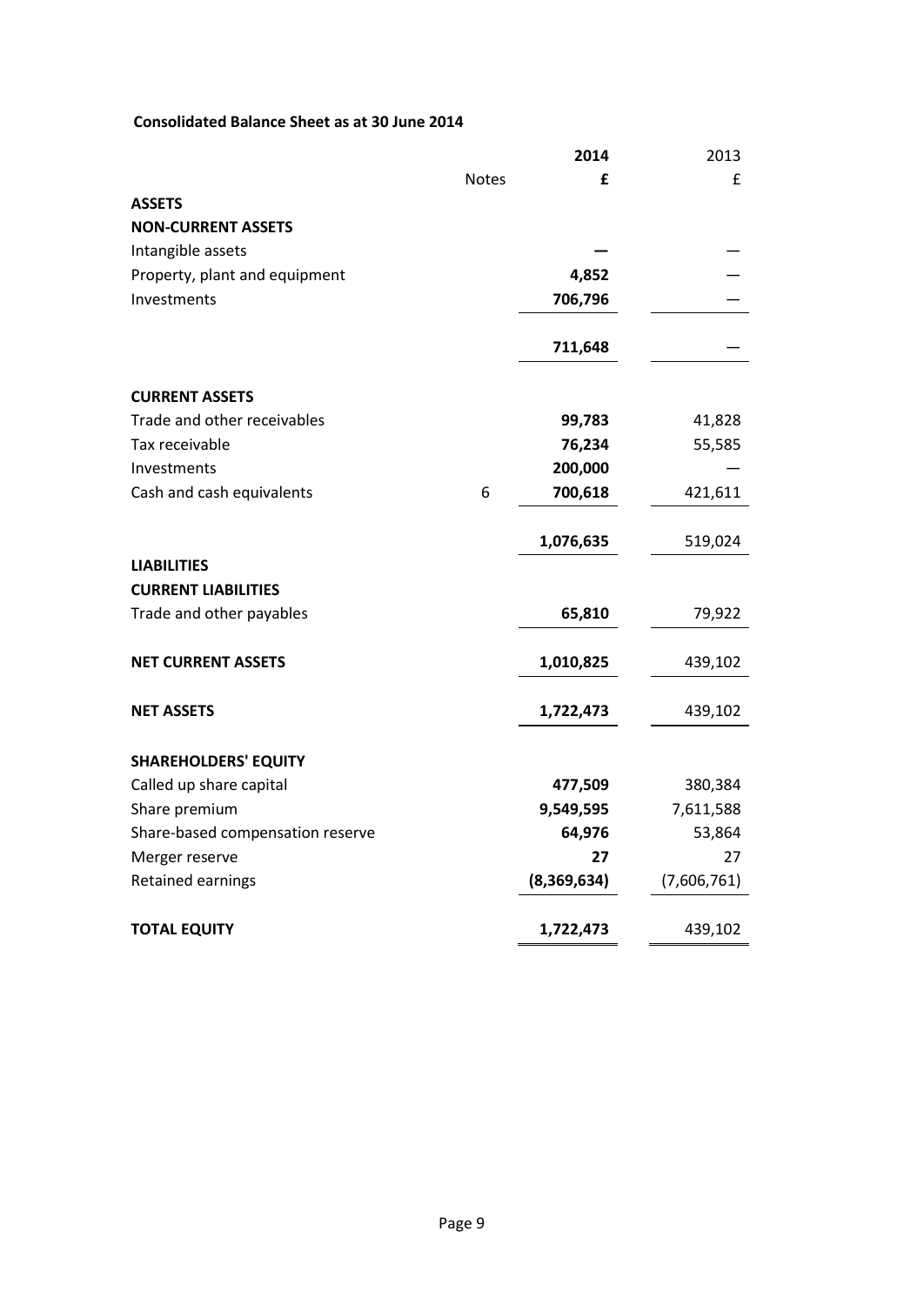# **Consolidated Statement of Changes in Equity for the year ended 30 June 2014**

|                               | Called up     | Retained    |               |
|-------------------------------|---------------|-------------|---------------|
|                               | share capital | earnings    | Share premium |
|                               | £             | £           | £             |
| <b>Balance at 1 July 2012</b> | 370,075       | (7,067,630) | 7,131,433     |
| <b>Changes in equity</b>      |               |             |               |
| Issue of share capital        | 10,309        |             | 480,155       |
| Total comprehensive income    |               | (539, 131)  |               |
| Share-based compensation      |               |             |               |
| Balance at 30 June 2013       | 380,384       | (7,606,761) | 7,611,588     |
| <b>Changes in equity</b>      |               |             |               |
| Issue of share capital        | 97,125        |             | 1,938,007     |
| Total comprehensive income    |               | (762, 873)  |               |
| Share-based compensation      |               |             |               |
| Balance at 30 June 2014       | 477,509       | (8,369,634) | 9,549,595     |
|                               | Share-based   |             |               |
|                               | compensation  | Merger      |               |
|                               | reserve       | reserve     | Total equity  |
|                               | £             | £           | £             |
| <b>Balance at 1 July 2012</b> | 46,473        | 27          | 480,378       |
| <b>Changes in equity</b>      |               |             |               |
| Issue of share capital        |               |             | 490,464       |
| Total comprehensive income    |               |             | (539, 131)    |
| Share-based compensation      | 7,391         |             | 7,391         |
| Balance at 30 June 2013       | 53,864        | 27          | 439,102       |
| <b>Changes in equity</b>      |               |             |               |
| Issue of share capital        |               |             | 2,035,132     |
| Total comprehensive income    |               |             | (762, 873)    |
| Share-based compensation      | 11,112        |             | 11,112        |
| Balance at 30 June 2014       | 64,976        | 27          | 1,722,473     |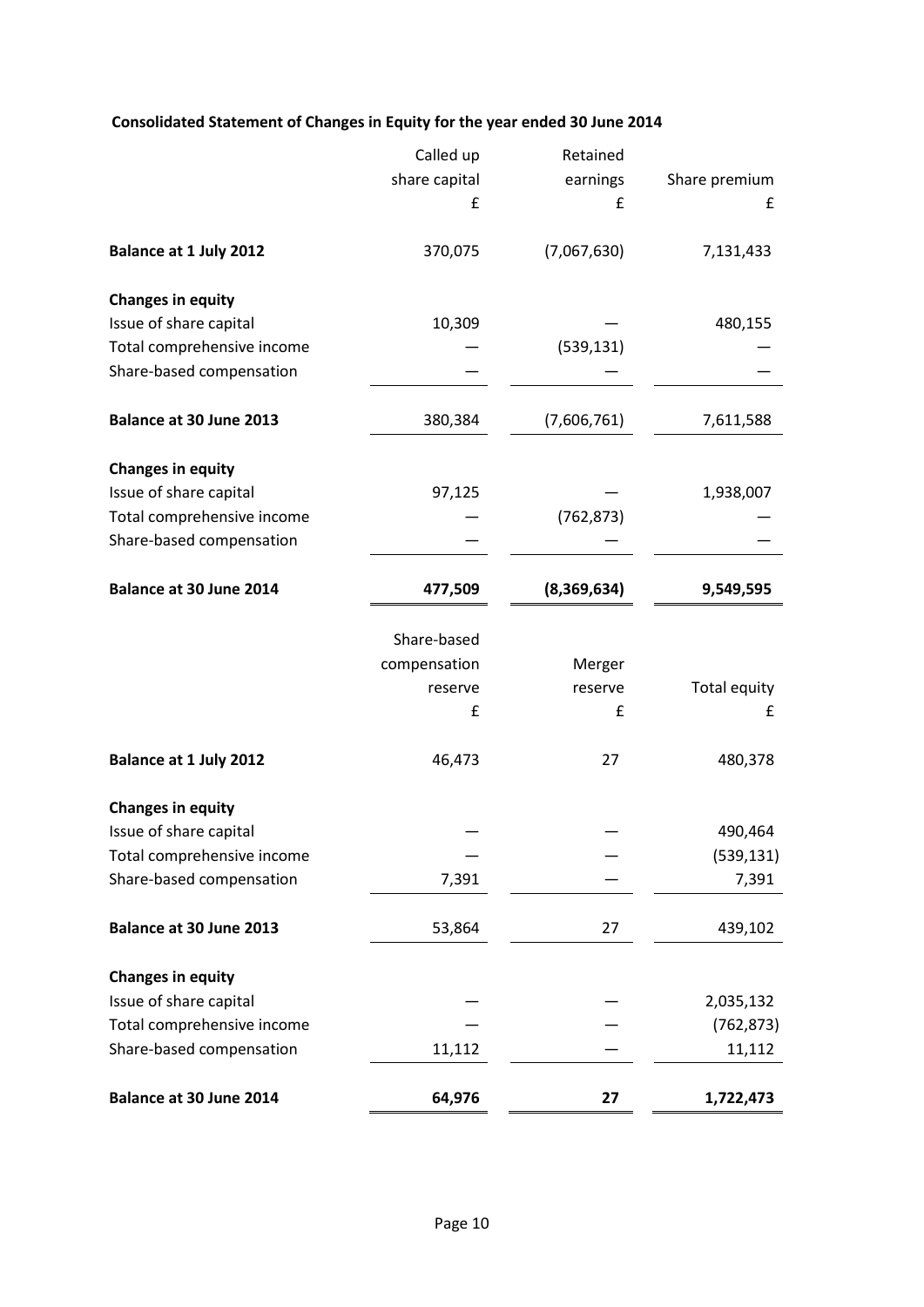# **Consolidated Cash Flow Statement for the year ended 30 June 2014**

|                                                     |              | 2014       | 2013       |
|-----------------------------------------------------|--------------|------------|------------|
|                                                     | <b>Notes</b> | £          | £          |
| Cash flows from operating activities                |              |            |            |
| Cash used in operations                             | 7            | (838, 947) | (652, 188) |
| Tax paid                                            |              | 53,603     | 69,448     |
| Net cash outflow from operating activities          |              | (785, 344) | (582, 740) |
| <b>Cash flows from investing activities</b>         |              |            |            |
| Purchase of tangible fixed assets                   |              | (5,296)    |            |
| Purchase of fixed asset investments                 |              | (770,000)  |            |
| <b>Equity Swap arrangement</b>                      |              | (200,000)  |            |
| Interest received                                   |              | 4,515      | 3,332      |
| Net cash (outflow)/inflow from investing activities |              | (970, 781) | 3,332      |
| <b>Cash flows from financing activities</b>         |              |            |            |
| Share issue                                         |              | 97,125     | 10,309     |
| Share premium on share issue                        |              | 1,938,007  | 480,155    |
| Net cash inflow from financing activities           |              | 2,035,132  | 490,464    |
|                                                     |              |            |            |
| Increase/(decrease) in cash and cash equivalents    |              | 279,007    | (88, 944)  |
| Cash and cash equivalents at beginning of year      |              | 421,611    | 510,555    |
| Cash and cash equivalents at end of year            | 6            | 700,618    | 421,611    |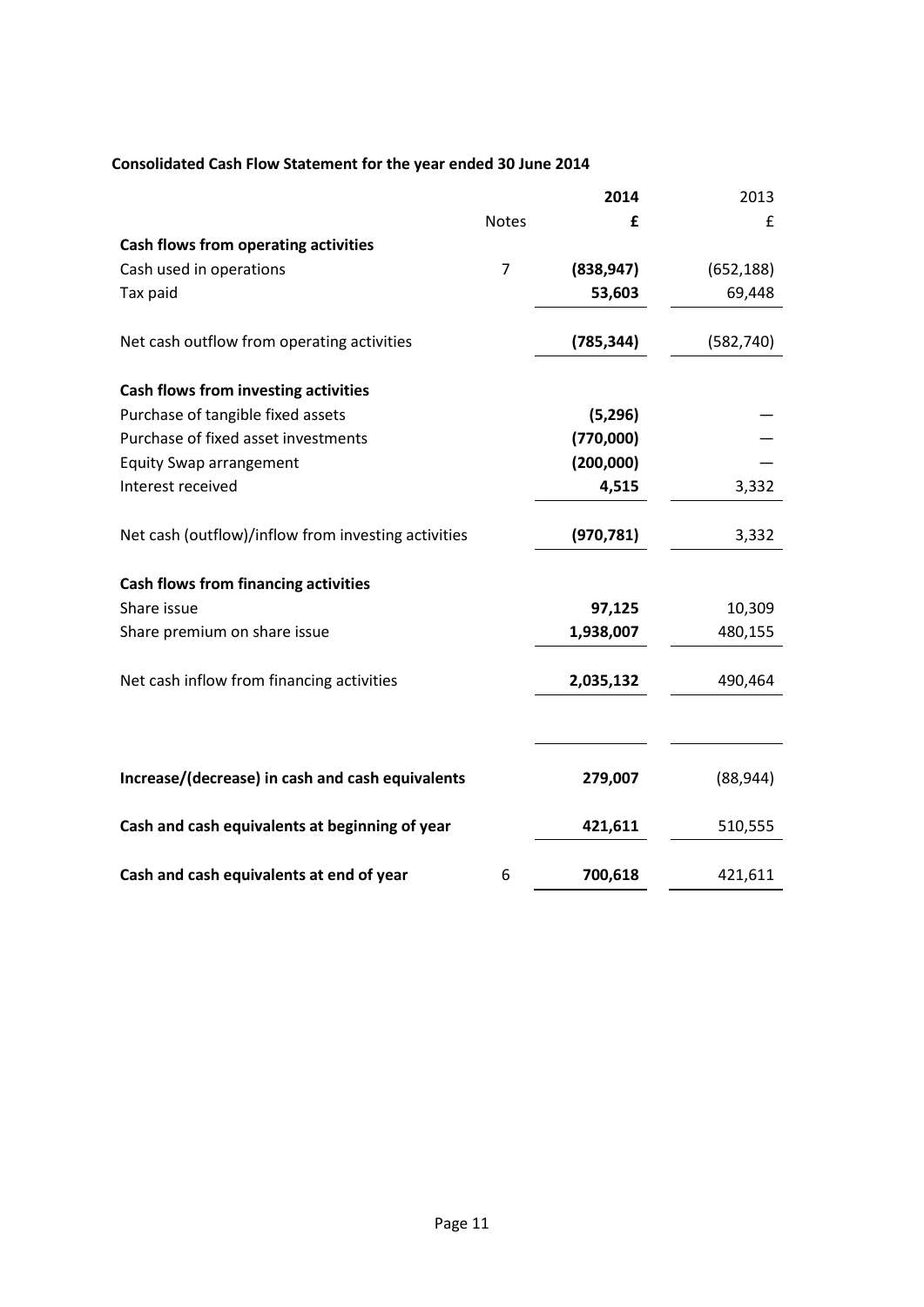## **Notes to the Consolidated Financial Statements for the year ended 30 June 2014**

## **1. Basis of preparation**

The consolidated financial statements of Sareum Holdings plc and its subsidiaries (the Group) have been prepared in accordance with International Financial Reporting Standards (IFRS), as adopted for use in the European Union, with IFRIC interpretations and with those parts of the Companies Act 2006 applicable to companies reporting under IFRS. The financial statements have been prepared under the historical cost convention.

IFRS comprise standards and interpretations approved by the IASB. IFRS as adopted by the European Union differ in certain respects from IFRS as issued by the IASB. However, consolidated financial statements for the financial years presented would be no different had IFRS as issued by the IASB been applied. References to IFRS hereafter should be construed as references to IFRS as adopted by the European Union.

#### **Going concern**

Sareum Holdings plc is a research and development based business with, at present, no currently marketed products. The Directors consider that the cash held by the Group, together with financing from the Standby Equity Distribution Agreement will be sufficient to support the Group's activities for the foreseeable future and therefore the financial statements have been prepared on a going concern basis.

#### **Basis of consolidation**

The consolidated financial statements incorporate the financial statements of the Company and entities controlled by the Company (its subsidiaries) made up to 30 June each year. Control is achieved where the Company has the power to govern the financial and operating policies of another entity or business, so as to obtain benefits from its activities. The consolidated financial statements present the results of the Company and its subsidiaries ("the Group") as if they formed a single entity. Inter-company transactions and balances between group companies are eliminated on consolidation.

#### **2. Accounting policies**

The principal accounting policies applied are set out below.

#### **Amortisation of intangibles**

Amortisation is calculated so as to write off the cost of an asset over the useful economic life of that asset as follows:

Intellectual property – straight-line over five years

#### **Property, plant and equipment**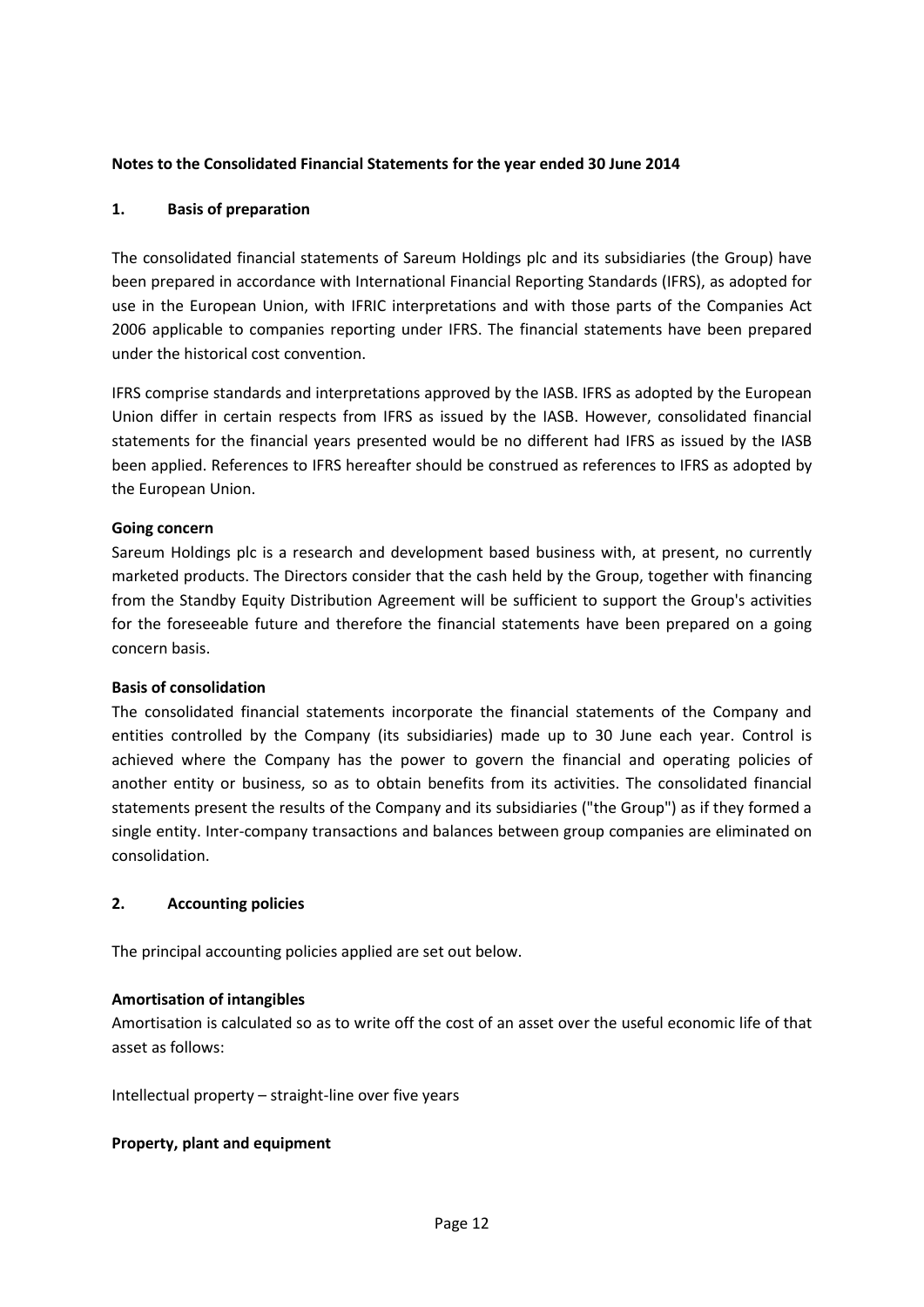Depreciation is provided at the following annual rates in order to write off each asset over its estimated useful life.

Fixtures and computers – straight-line over three or four years

## **Financial instruments**

Financial instruments are classified and accounted for, according to the substance of the contractual arrangement, as either financial assets, financial liabilities or equity instruments. An equity instrument is any contract that evidences a residual interest in the assets of the Company after deducting all of its liabilities.

## **Cash and cash equivalents**

Cash and cash equivalents comprise cash on hand and demand deposits and other short-term highly liquid investments that are readily convertible to a known amount of cash and are subject to insignificant risk of change in value.

## **Taxation**

Current taxes are based on the results shown in the financial statements and are calculated according to local tax rules, using tax rates enacted or substantially enacted by the balance sheet date.

Deferred tax is recognised in respect of all timing differences that have originated but not reversed at the balance sheet date where transactions or events have occurred at that date that will result in an obligation to pay more, or a right to pay less or to receive more tax, with the following exception:

Deferred tax assets are recognised only to the extent that the Directors consider that it is more likely than not that there will be suitable taxable profits from which the future reversal of the underlying timing differences can be deducted.

Deferred tax is measured on an undiscounted basis at the tax rates that are expected to apply in the periods in which timing differences reverse, based on the tax rates and laws enacted or substantively enacted at the balance sheet date.

#### **Research and development**

Expenditure on research and development is written off in the year in which it is incurred.

# **Operating lease agreements**

Rentals applicable to operating leases where substantially all the benefits and risks of ownership remain with the lessor are charged against profits on a straight-line basis over the period of the lease.

#### **Pension contributions**

The Group does not operate a pension scheme for the benefit of its employees but instead makes contributions to their personal pension policies. The contributions due for the period are charged to the profit and loss account.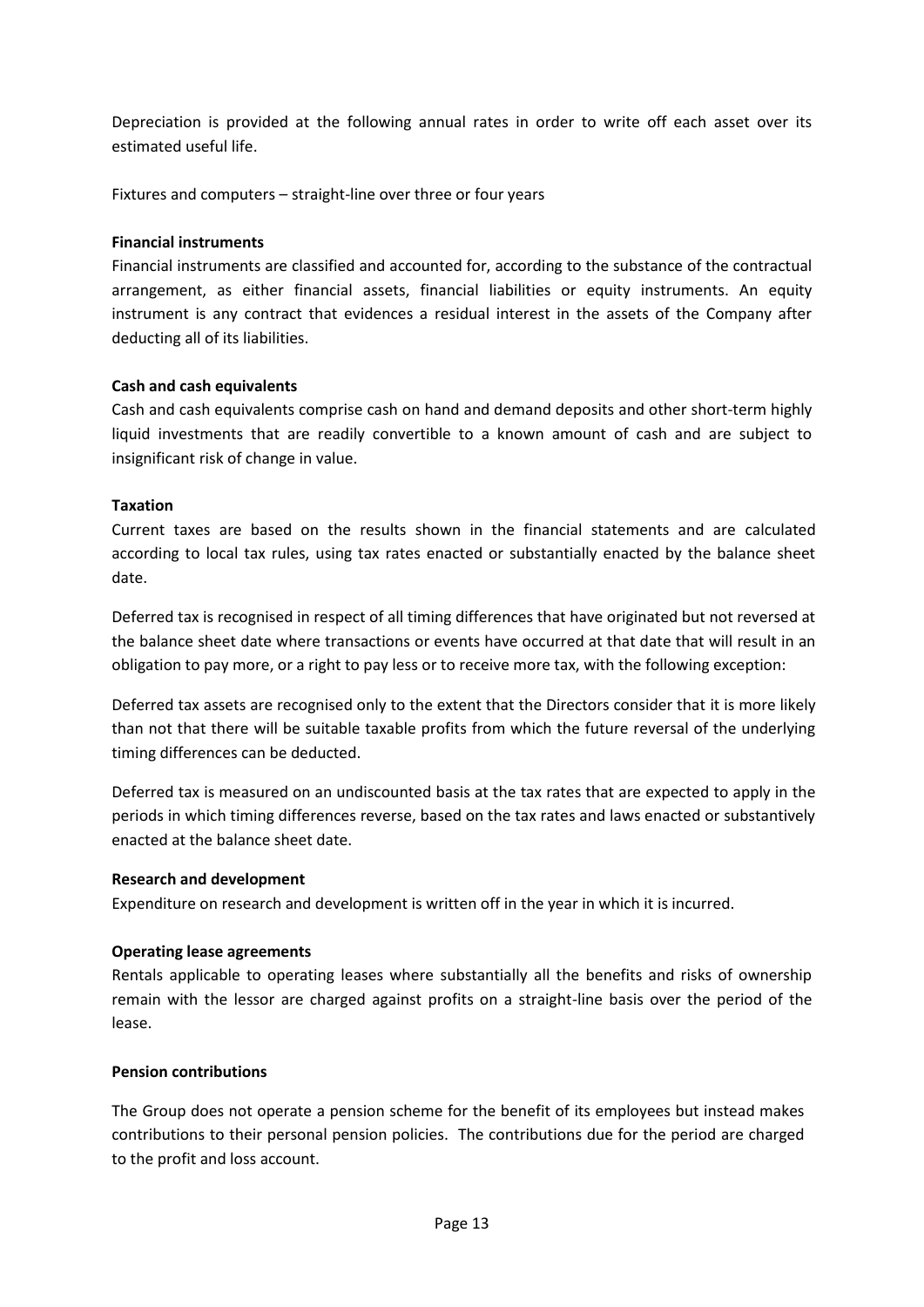#### **Employee share scheme**

The Group has in place a share option scheme for employees, which allows them to acquire shares in the Company. Equity settled share-based payments are measured at fair value at the date of grant. The fair value of options granted is recognised as an expense spread over the estimated vesting period of the options granted. Fair value is measured using the Black-Scholes model, taking into account the terms and conditions upon which the options were granted.

## **Revenue recognition**

Revenue is measured as the fair value of the consideration received or receivable in the normal course of business, net of discounts, VAT and other sales related taxes and is recognised to the extent that it is probable that the economic benefits associated with the transaction will flow to the Company. Grant income is recognised as earned based on contractual conditions, generally as expenses are incurred.

## **Critical accounting estimates and areas of judgement**

Estimates and judgements are continually evaluated and are based on historical experience and other factors, including expectations of future events that are believed to be reasonable under the circumstances. Actual results may differ from these estimates. The estimates and assumptions that have the most significant effects on the carrying amounts of the assets and liabilities in the financial information are considered to be research and development costs and equity settled share-based payments.

#### **Accounting standards and interpretations not applied**

At the date of authorisation of these financial statements, the following standards and interpretations relevant to the Group that have not been applied in these financial statements were in issue but not yet effective:

| <b>International Financial</b><br><b>Reporting Standards</b> |                                                     | <b>Effective for accounting periods</b><br>starting on or after |
|--------------------------------------------------------------|-----------------------------------------------------|-----------------------------------------------------------------|
| IFRS 10                                                      | Consolidated financial statements                   | 1 January 2014                                                  |
| IFRS 11                                                      | Joint Arrangements                                  | 1 January 2014                                                  |
| IFRS 12                                                      | Disclosure of interest in other entities            | 1 January 2014                                                  |
| IFRS 10, 11 and 12                                           | Amendments in transition guidance                   | 1 January 2014                                                  |
| <b>IAS 27</b>                                                | Separate financial statements (revised 2011)        | 1 January 2014                                                  |
| <b>IAS 28</b>                                                | Associates and joint ventures (revised 2011)        | 1 January 2014                                                  |
| <b>IAS 32</b>                                                | Amendment to financial instruments:<br>presentation | 1 January 2014                                                  |
| <b>IAS 36</b>                                                | Recoverable amount disclosures                      | 1 January 2014                                                  |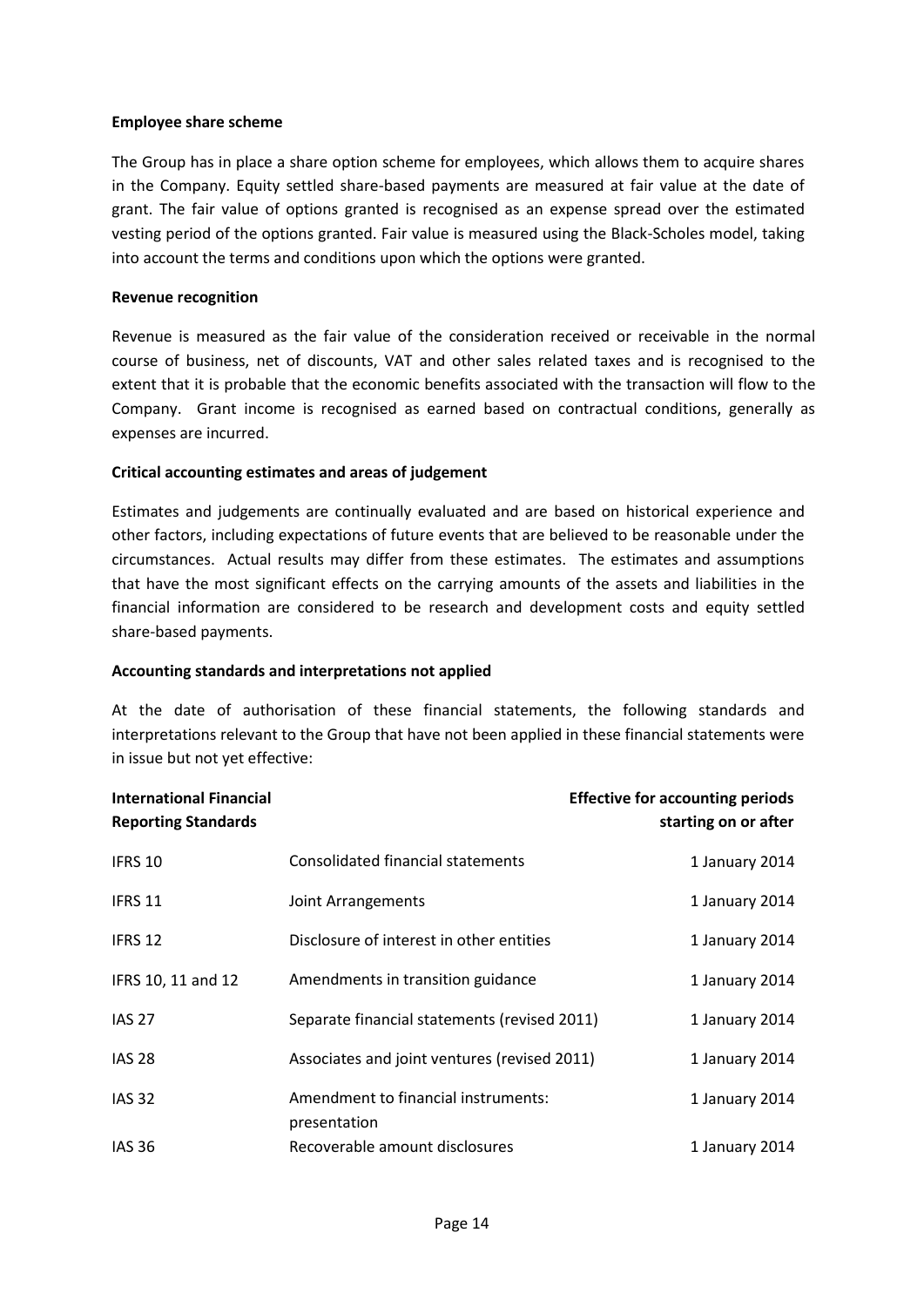The Directors anticipate that the adoption of these standards and interpretations in future years will have no material impact on the financial statements of the Group.

No standards or interpretations adopted in the year had any material impact on the financial statements of the Group.

#### **3. Loss before income tax**

The loss before income tax is stated after charging:

|                                                                                                                | 2014      | 2013      |
|----------------------------------------------------------------------------------------------------------------|-----------|-----------|
|                                                                                                                | £         | £         |
| Other operating leases                                                                                         | 10,683    | 10,688    |
| Depreciation - owned assets                                                                                    | 444       | 363       |
| Research and development                                                                                       | 574,093   | 266,899   |
| Auditor's remuneration - see analysis below                                                                    | 13,800    | 11,975    |
| The analysis of auditor's remuneration is as follows:                                                          |           |           |
| Fees payable to the Company's auditor for the audit of the<br>annual accounts                                  |           |           |
| Audit of the Company                                                                                           | 4,200     | 4,100     |
| Audit of subsidiaries                                                                                          | 6,800     | 6,600     |
|                                                                                                                |           |           |
| Total audit fees                                                                                               | 11,000    | 10,700    |
| Fees payable to the Company's auditor for other services                                                       |           |           |
| <b>Taxation services</b>                                                                                       | 1,300     | 1,275     |
| Other assurance services                                                                                       | 1,500     |           |
| Total fees payable to the Company's auditor                                                                    | 13,800    | 11,975    |
| Income tax<br>4.                                                                                               |           |           |
|                                                                                                                | 2014      | 2013      |
|                                                                                                                | £         | £         |
| Current tax:                                                                                                   |           |           |
| UK corporation tax credit on losses of the period<br>Adjustments recognised in the current year in relation to | (74, 252) | (55, 585) |
| the current tax of prior years                                                                                 |           | (8,086)   |
| Tax credit to the income statement                                                                             | (74, 252) | (63, 671) |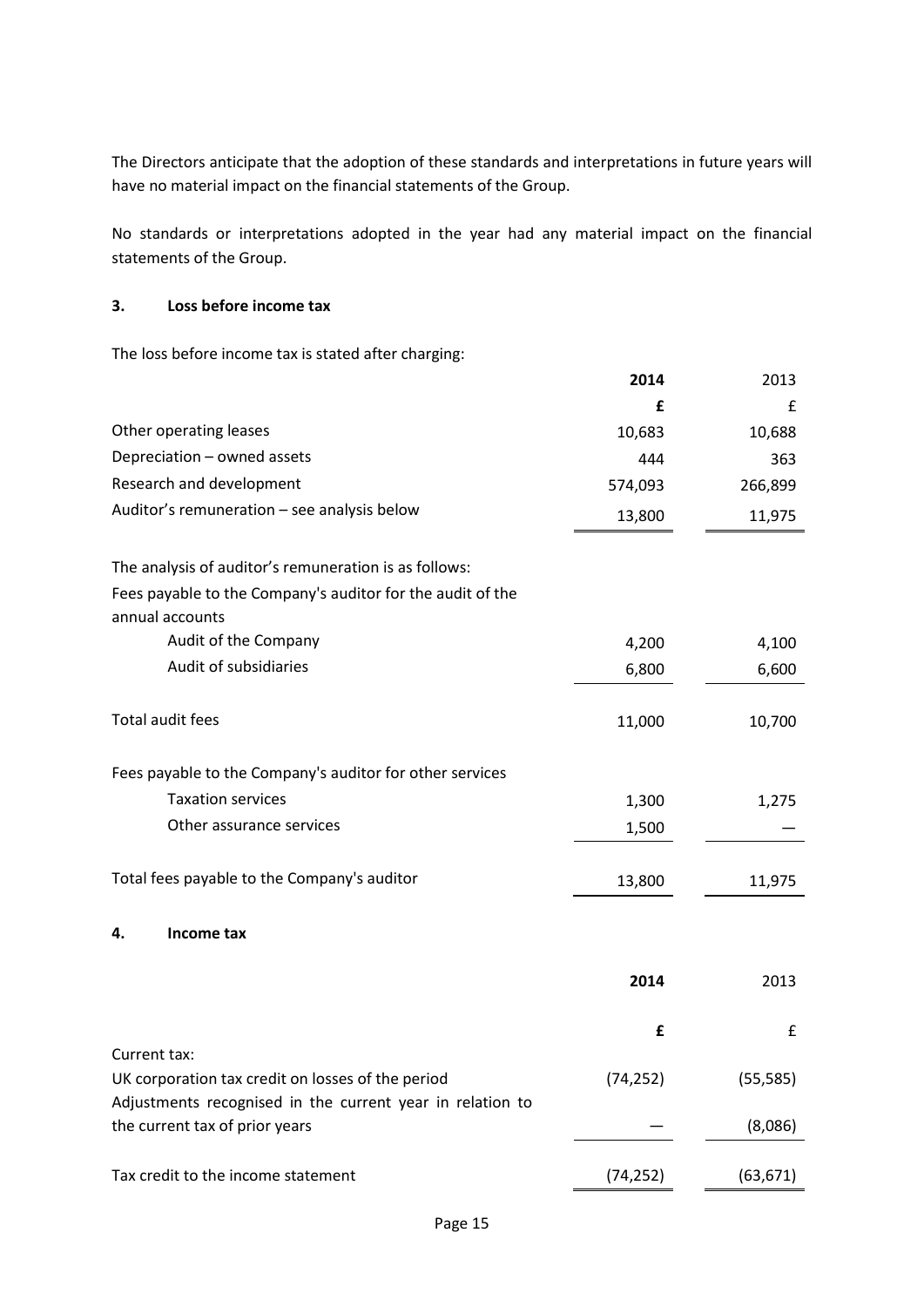The credit for the year can be reconciled to the accounting loss as follows:

|                                                     | 2014       | 2013       |
|-----------------------------------------------------|------------|------------|
|                                                     | £          | £          |
| Loss before tax                                     | (837, 125) | (602, 802) |
|                                                     |            |            |
| At standard rate of 20% (2013: 20%)                 | (167, 425) | (120, 560) |
| Effects of:                                         |            |            |
| Capital allowances in excess of depreciation        | (1, 478)   | (546)      |
| Unutilised tax losses                               | 114,496    | 76,189     |
| Losses surrendered for research and development tax |            |            |
| credits (less uplift)                               | 54,407     | 44,917     |
| Research and development tax credits claimed        | (74, 252)  | (55, 585)  |
| Prior year adjustments                              |            | (8,086)    |
|                                                     |            |            |
| Actual current tax credit in the year               | (74,252)   | (63, 671)  |

The tax rate of 20% used above for the 2014 and 2013 reconciliations is the small company corporation tax rate applicable in the United Kingdom.

# **5. Loss per share**

The calculation of loss per share is based on the following data:

|                                                            | 2014          | 2013          |
|------------------------------------------------------------|---------------|---------------|
| Loss on ordinary activities after tax                      | E(762, 873)   | £(539,131)    |
| Weighted average number of shares for basic loss per share | 1.693.479.365 | 1.494.114.039 |
| Basic loss per share                                       | (0.05p)       | (0.04p)       |

As the Group has generated a loss for the period, there is no dilutive effect in respect of share options.